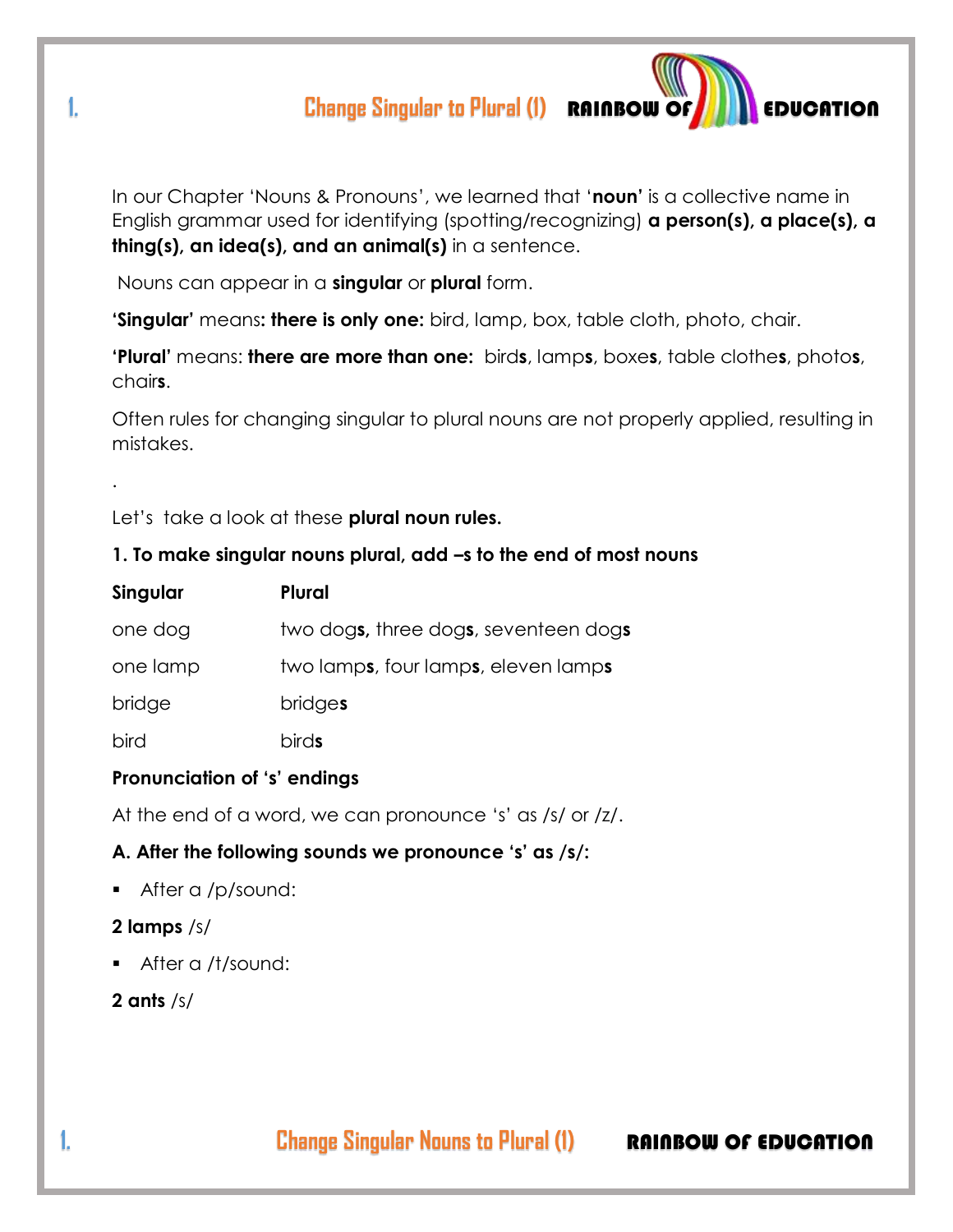**Change Singular to Plural (2) RAINBOW OF** 

After a /k/sound:

#### 2 books /s/

After a  $\bigcap$  /sound:

#### 2 clothes /s/

- After a /f/ sound:
- 2 cliffs  $/s/$
- B. In all other cases we pronounce 's' as  $\frac{z}{z}$ .
- 3 trees  $/z/$
- 2 dogs  $/z/$
- 4 flowers /z/
- 7 managers /z/

#### 2. When the noun ends in  $-ch$ ,  $-sh$ ,  $-s$ ,  $-z$ , or  $-x$ , form the plural by adding  $-es$ .

A. Words ending -ch:

| $speed - speed -$               | batch – batches bunch - bunches |                                          |
|---------------------------------|---------------------------------|------------------------------------------|
| bea <b>ch</b> – beach <b>es</b> |                                 | $\cos$ coach – coaches branch – branches |

| B. Words ending in -sh: |  |
|-------------------------|--|
|-------------------------|--|

| $brush - brushes$ | $bush - bushes$    | crash - crashes   |
|-------------------|--------------------|-------------------|
| $dish$ – dishes   | $clash - clash$ es | $cru$ sh – crushe |

C. Words ending -s:

| $bus - buses$ | $dress - dresses$ | $gas-gass$ es |
|---------------|-------------------|---------------|
|               |                   |               |

glass - glasses class - classes  $kiss - kisses$ 

# **Change Singular to Plural (2)**

### **RAINBOW OF EDUCATION**

**EDUCATION** 

 $2.$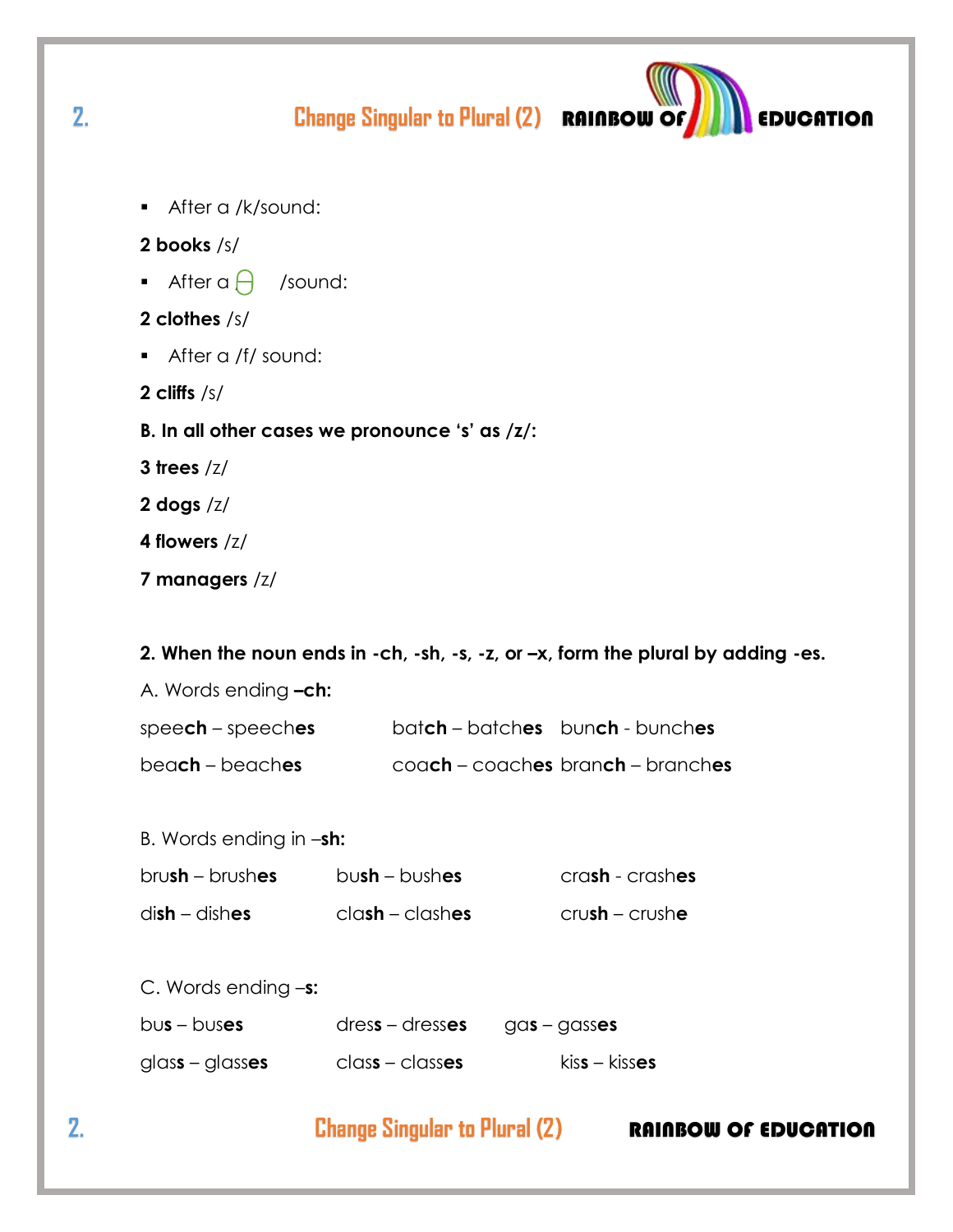|                          | <b>Change Singular to Plural (3) RAINBOW OF</b>                                                                                                     | <b>EDUCATION</b>         |
|--------------------------|-----------------------------------------------------------------------------------------------------------------------------------------------------|--------------------------|
| D. Words ending $-z$ :   |                                                                                                                                                     |                          |
| $q$ uiz – quizzes        | $b$ uzz – buzzes                                                                                                                                    | topaz - topaz <b>es</b>  |
| waltz – waltzes          | $fUzz - fUzz$ es                                                                                                                                    |                          |
|                          |                                                                                                                                                     |                          |
| E. Words ending $-x$ :   |                                                                                                                                                     |                          |
| $box - boxes$            | $fox - fox$                                                                                                                                         | climax - climaxes        |
| $\frac{1}{\alpha}$ taxes | $W0X - W0X + W0X + W0X + W0X + W0X + W0X + W0X + W0X + W0X + W0X + W0X + W0X + W0X + W0X + W0X + W0X + W0X + W0X + W0X + W0X + W0X + W0X + W0X + W$ | $\alpha x - \alpha x$ es |

#### Pronunciation of 'es' endings

When we add -es, the pronunciation is always /iz/.

- 2 foxes  $/iz/$
- 2 boxes /iz/

#### Why do we add -es and not -s

If you add only an 's' to a word like 'fox' (foxs), you cannot hear this extra 's' without making an extra syllable 'es'. That's why we add 'es': foxes. Pronunciation 'foxiz'.

In some cases, singular nouns ending in -s or -z require that you double the -s or -z **before you add the -es for pluralization:**  $gas - gases$ ,  $fez - fezzes$ ,  $quiz - quizzes$ 

**Change Singular to Plural (3)** 

**RAINBOW OF EDUCATION** 

3.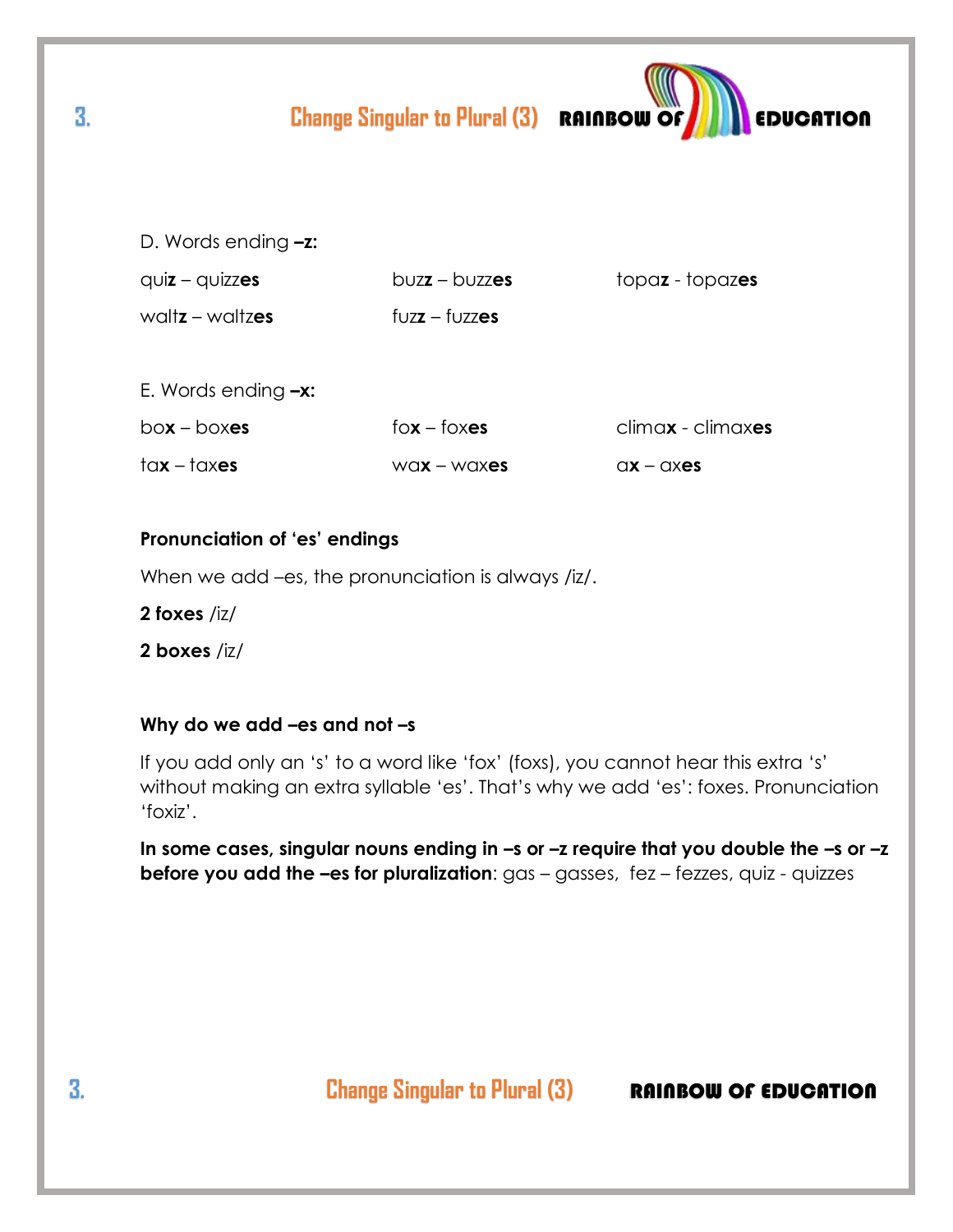

### **Exercise 1**

**Underline only the singular nouns without consulting previous pages**

| 1. watches  | 11. church  | 21. fans     | 31. stones |
|-------------|-------------|--------------|------------|
| 2, streets  | 12. dresses | 22. girls    | 32 grasses |
| $3.$ box    | 13. lunch   | 23. churches | 33 glass   |
| 4. $mU$ g   | 14. taxes   | 24. foxes    | 34. car    |
| 5. kitchens | 15. curtain | 25. doctor   | 35. light  |
| 6. glasses  | 16, road    | 26. orange   | 36. buses  |
| 7. garden   | 17. streets | 27. mouse    | 37. nouns  |
| 8. arms     | 18. house   | 28. priests  | 38. bees   |
| 9. shoes    | 19, bridge  | 29. island   | 39. blitz  |
| 10. fuzzes  | $20.$ ants  |              | 30. farmer |

### **Exercise 2**

Give the plurals of next nouns.

| 1. one box, two         |                                         | 9. one monk, two                                                                                               |
|-------------------------|-----------------------------------------|----------------------------------------------------------------------------------------------------------------|
| 2. one church, two      |                                         | 10. one cup, two                                                                                               |
|                         |                                         |                                                                                                                |
| 4. one axe, two         |                                         |                                                                                                                |
| 5. one toothbrush, two  |                                         | and a state of 13. one branch, two was a state of the state of the state of the state of the state of the stat |
| 6. one clean beach, two |                                         | $\sim$ 14. one kiss, two $\sim$ 14. $\sim$                                                                     |
| 7. one remote, two      | <u> 1980 - Johann Barbara, martin a</u> | 15. one bridge, two __________                                                                                 |
| 8. one pineapple, two   |                                         |                                                                                                                |

# **4.** Change Singular to Plural (3) **RAINBOW OF EDUCATION**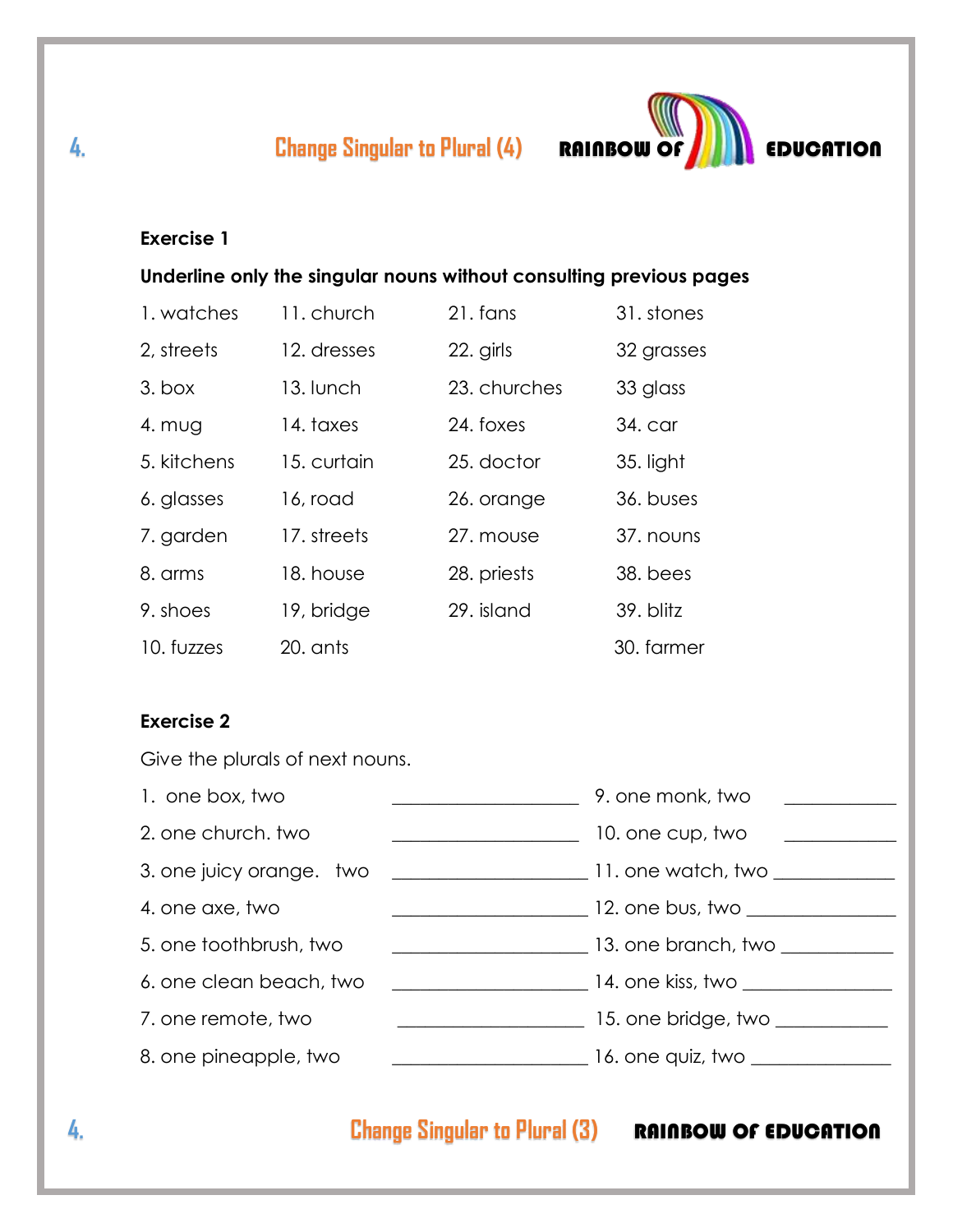**5.** Change Singular to Plural (5) **RAINBOW OF EDUCATION** 

|                                                | All alphabet letters except a, e, i, o, and u are consonants.                  |                                                                                                                      |
|------------------------------------------------|--------------------------------------------------------------------------------|----------------------------------------------------------------------------------------------------------------------|
|                                                | Examples: lady - ladies city - cities baby - babies                            |                                                                                                                      |
| <b>Exercise 3</b>                              |                                                                                |                                                                                                                      |
| Write the plurals of the following words:      |                                                                                |                                                                                                                      |
|                                                | 6. story $\frac{1}{2}$                                                         |                                                                                                                      |
| 2. berry $\frac{1}{2}$                         | 7. duty _____________                                                          | $12.\text{spy}$                                                                                                      |
| 3. army ____________                           |                                                                                |                                                                                                                      |
| 4. beauty ____________                         | 9. history $\frac{1}{\sqrt{1-\frac{1}{2}}\cdot\frac{1}{\sqrt{1-\frac{1}{2}}}}$ |                                                                                                                      |
|                                                | $10.$ cherry $\_\_$                                                            | 15. dictionary _________                                                                                             |
| Write the plurals of the following words:      |                                                                                |                                                                                                                      |
| 1. valley<br><u>and the state of the state</u> | 6. donkey                                                                      |                                                                                                                      |
|                                                | 7. turkey                                                                      |                                                                                                                      |
| 3. volley                                      | 8. play                                                                        |                                                                                                                      |
| 4. kidney                                      | 9. essay                                                                       | <u> 2000 - Andrea Britain, politik eta politik eta politik eta politik eta politik eta politik eta politik eta p</u> |
| 5. delay _____________                         | 10. joy                                                                        | <u> The Common School (1989)</u>                                                                                     |
|                                                |                                                                                |                                                                                                                      |
|                                                |                                                                                |                                                                                                                      |
|                                                |                                                                                |                                                                                                                      |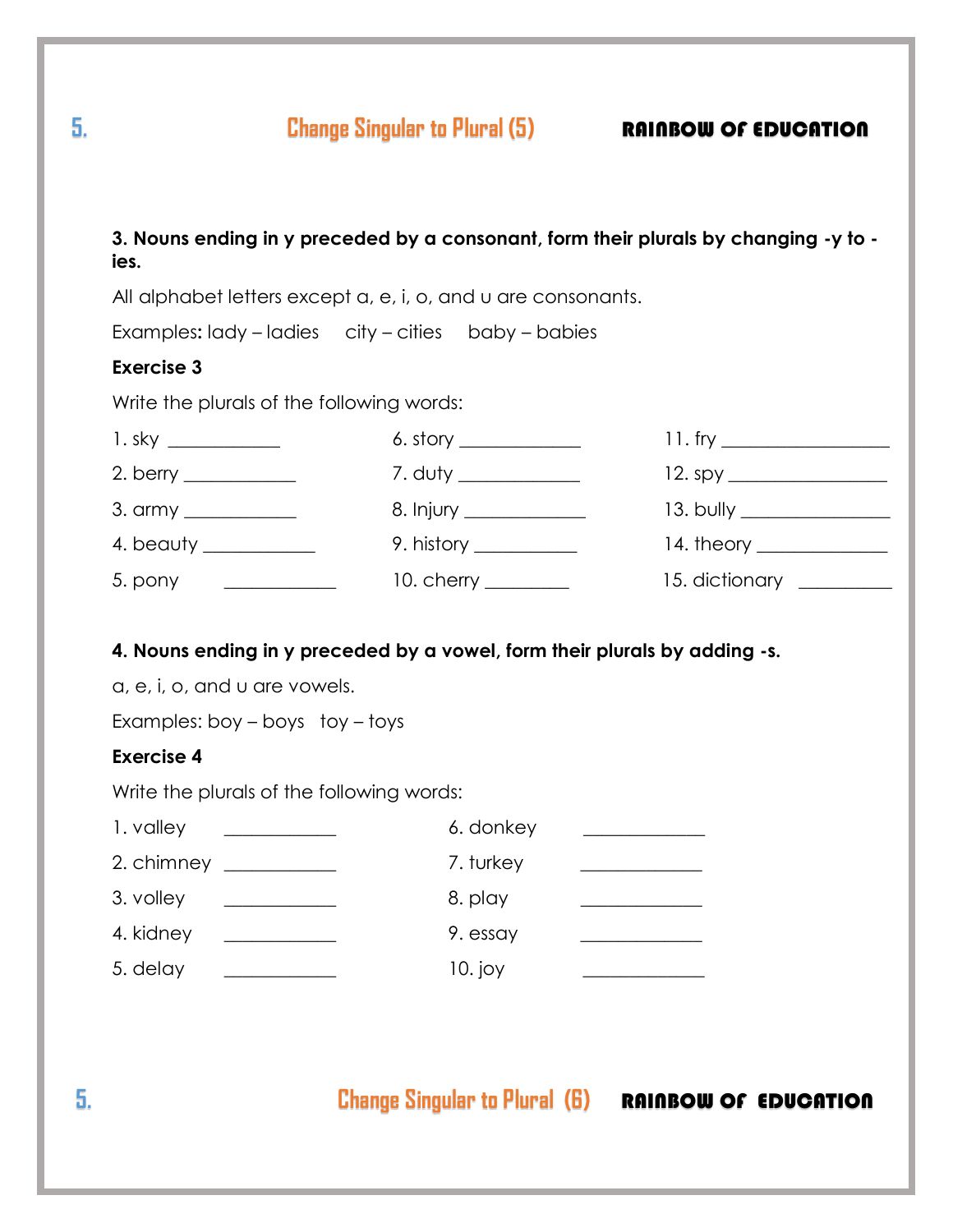

### **Exercise 5**

In this exercise you see nouns ending vowel + y and nouns ending consonant + y.

Write their plural forms in each second column.

| 1. city    |  |
|------------|--|
| 2. memory  |  |
| 3. abbey   |  |
| 4. family  |  |
| 5. penny   |  |
| 6. journey |  |
| 7. boy     |  |
| 8, story   |  |

| 9. bakery    |  |
|--------------|--|
| 10. portray  |  |
| $11.$ sky    |  |
| 12. survey   |  |
| 13. fairy    |  |
| 14. Thursday |  |
| $15.$ tray   |  |
| $16$ , spy   |  |

| 17. trolley |  |
|-------------|--|
| 18. monkey  |  |
| 19. valley  |  |
| 20. army    |  |
| 21. berry   |  |
| 22. essay   |  |
| 23. party   |  |
| 24. holiday |  |
|             |  |

**6. Change Singular to Plural (6) RAINBOW OF EDUCATION**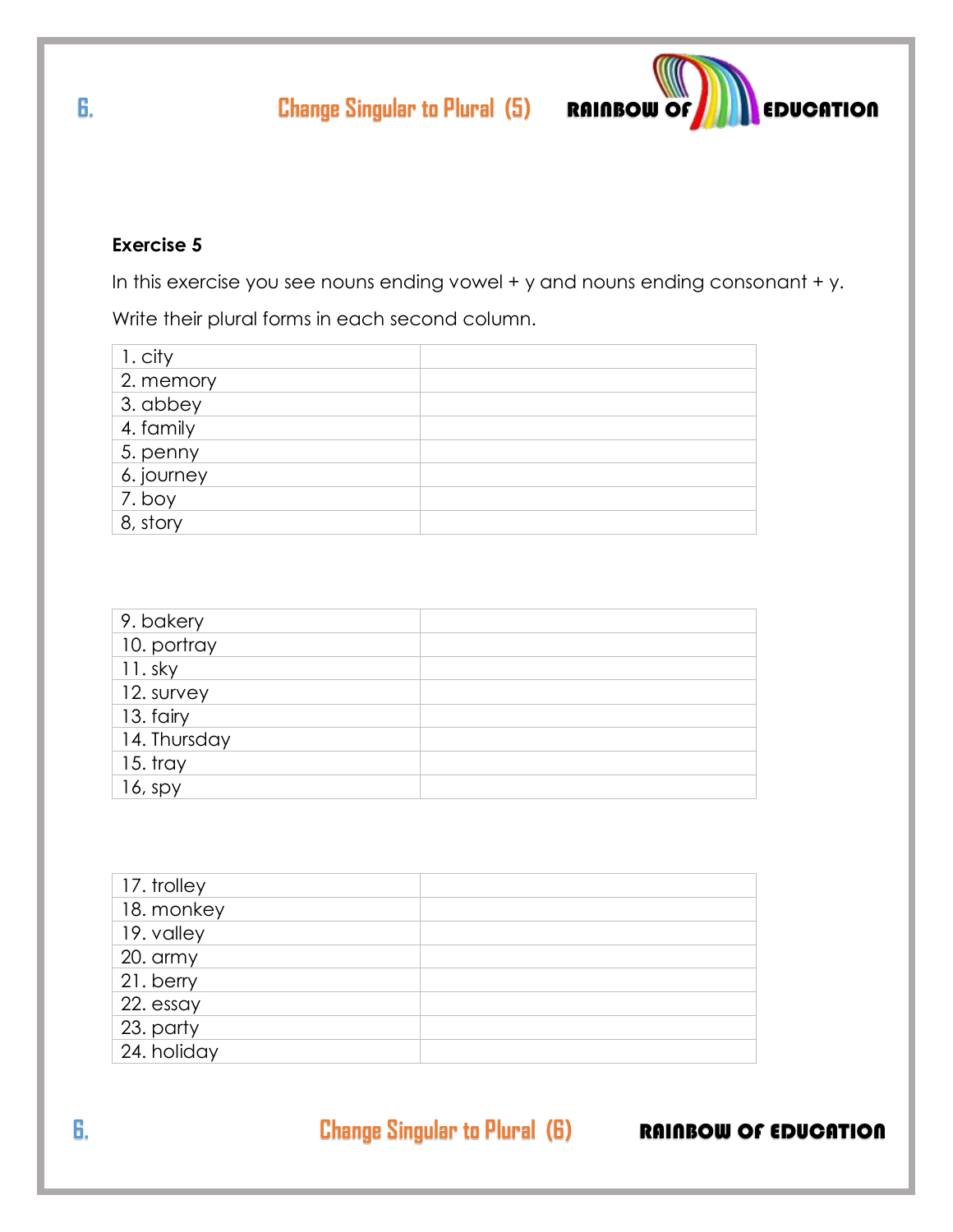**7.** Change Singular to Plural (7) **RAINBOW OF AND ACCIDENTION** 

**5. Nouns ending in –o can add either –s or –es in the plural form and some can be spelled** 

**either way.**

#### **As a rule, most nouns ending o only get an -s at the end.**

motto – mottos solo – solos avocado – avocados

**Here a list of the most common nouns ending in –o that are always spelled with –es in the plural form.** 

| veto     | vetoes     |                                                                          |
|----------|------------|--------------------------------------------------------------------------|
| domino   | dominoes   |                                                                          |
| echo     | echoes     | From this page, you will see that there                                  |
| embargo  | embargoes  | are some exceptions on the given                                         |
| hero     | heroes     | rules.                                                                   |
| mosquito | mosquitoes | Also exceptions should be learned for<br>a good use of the plural forms. |
| potato   | potatoes   |                                                                          |
| torpedo  | torpedoes  |                                                                          |
| tomato   | tomatoes   |                                                                          |

**Here is a list of some common nouns ending in –o that can be spelled with either –s or –es in the plural form.**

| cargo    | cargos or cargoes                      | mango   | mangos or mangoes     |
|----------|----------------------------------------|---------|-----------------------|
| flamingo | flamingos or flamingoes <b>memento</b> |         | mementos or mementoes |
| fresco   | frescos or frescoes                    | motto   | mottos or mottoes     |
| ghetto   | ghettos or ghettoes                    | tornado | tornados or tornadoes |
| volcano  | volcanos or volcanoes                  | tuxedo  | tuxedos or tuxedoes   |

**7. Change Singular to Plural (7) RAINBOW OF EDUCATION**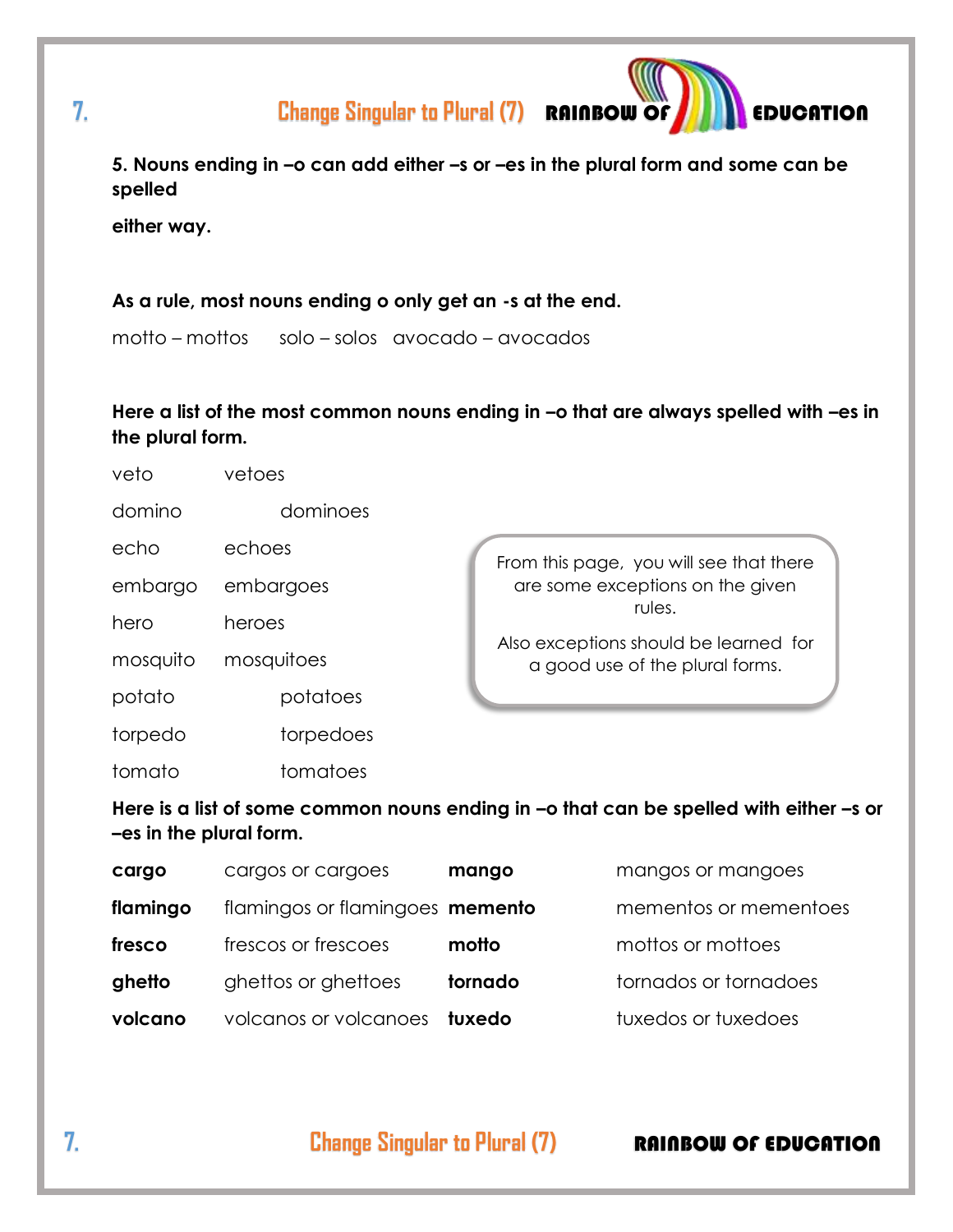**8.** Change Singular to Plural (8) **RAINBOW OF AND EDUCATION** 

#### **Exercise 6**

Write down the plural forms of the nouns ending -o.

**Sometimes** the plurals can be written **in the second and the third column.**

| Singular     | Plural by adding -s | Plural by adding - |  |
|--------------|---------------------|--------------------|--|
|              |                     | es                 |  |
| 1. kilo      | 1                   | 1                  |  |
| 2. cargo     | $\overline{2}$      | $\overline{2}$     |  |
| 3. motto     | 3                   | 3                  |  |
| 4. hero      | $\overline{4}$      | $\overline{4}$     |  |
| 5. piano     | 5                   | 5                  |  |
| 6. veto      | 6                   | 6                  |  |
| 7. mango     | 7                   | 7                  |  |
| 8. flamingo  | 8                   | 8                  |  |
| 9. zoo       | 9                   | 9                  |  |
| 10. domino   | 10                  | 10                 |  |
| 11. volcano  | 11                  | 11                 |  |
| 12. photo    | 12                  | 12                 |  |
| 13. echo     | 13                  | 13                 |  |
| 14. fresco   | 14                  | 14                 |  |
| 15. ghetto   | 15                  | 15                 |  |
| 16. mosquito | 16                  | 16                 |  |
| 17. embargo  | 17                  | 17                 |  |
| 18. memento  | 18                  | 18                 |  |
| 19. potato   | 19                  | 19                 |  |
| 20. torpedo  | 20                  | 20                 |  |
| 21. solo     | 21                  | 21                 |  |
| 22. tomato   | 22                  | 22                 |  |
| 23. tornado  | 23                  | 23                 |  |
| 24. tuxedo   | 24                  | 24                 |  |

**8. Change Singular to Plural (8) RAINBOW OF EDUCATION**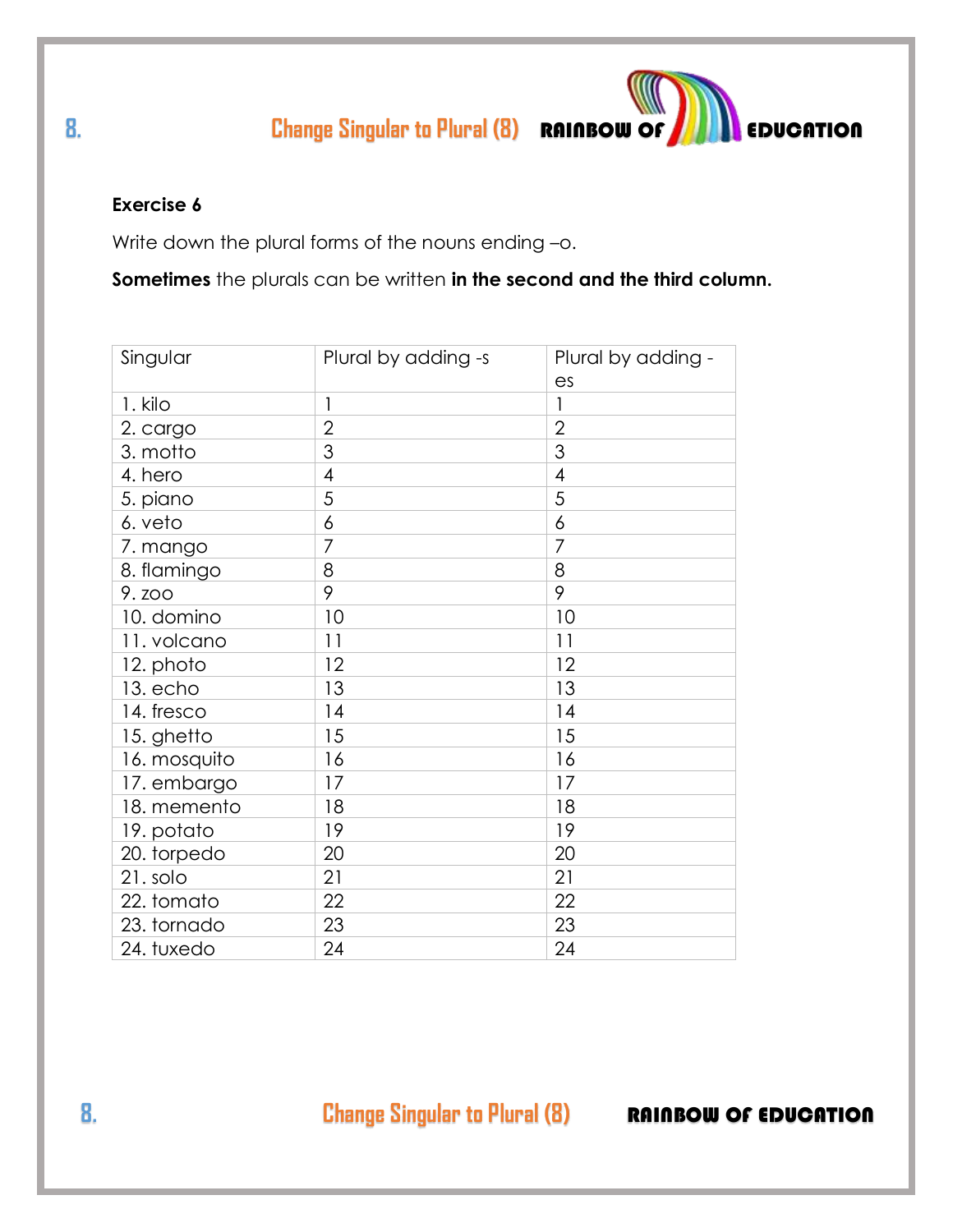# **9.** Change Singular to Plural (9) **RAINBOW OF AND EDUCATION**

#### **6. Some nouns ending in -f or -fe are made plural by changing -f or -fe to –ves**

Example: leaf – leaves, wife – wives

#### **A. Nouns ending in 'f', change the 'f' to 'v' and add 'es'.**

| I. dwarf | dwarves | 7. shelf     | shelves    |
|----------|---------|--------------|------------|
| 2. wolf  | wolves  | 8. thief     | thieves    |
| 3. loaf  | loaves  | $9.$ elf     | elves      |
| 4. sheaf | sheaves | 10. yourself | yourselves |
| 5. calf  | calves  | 11 half      | halves     |
| 6. self  | selves  |              |            |

#### **B. Nouns ending in 'fe', change the 'fe' to 'v' and add 'es'**

| $1.$ life                  |
|----------------------------|
| afterlives<br>2. afterlife |
| midlives<br>3. midlife     |
| 4. nightlife<br>nightlives |
| knives<br>5. knife         |
| 6. penknife<br>penknives   |
| wives<br>7. wife           |
| 8. housewife<br>housewives |

#### **C. All other words than A + B ending in –f or –fe will add –s**

Examples:

| 1. chef     | chefs     |
|-------------|-----------|
| 2. chief    | chiefs    |
| 3. cliff    | cliffs    |
| 4. giraffe  | giraffes  |
| 5. handcuff | handcuffs |
| 6. roof     | roofs     |
| 7. safe     | safes     |
| 8. staff    | staffs    |
|             |           |

**9. Change Singular to Plural (9)** RAINBOW OF EDUCATION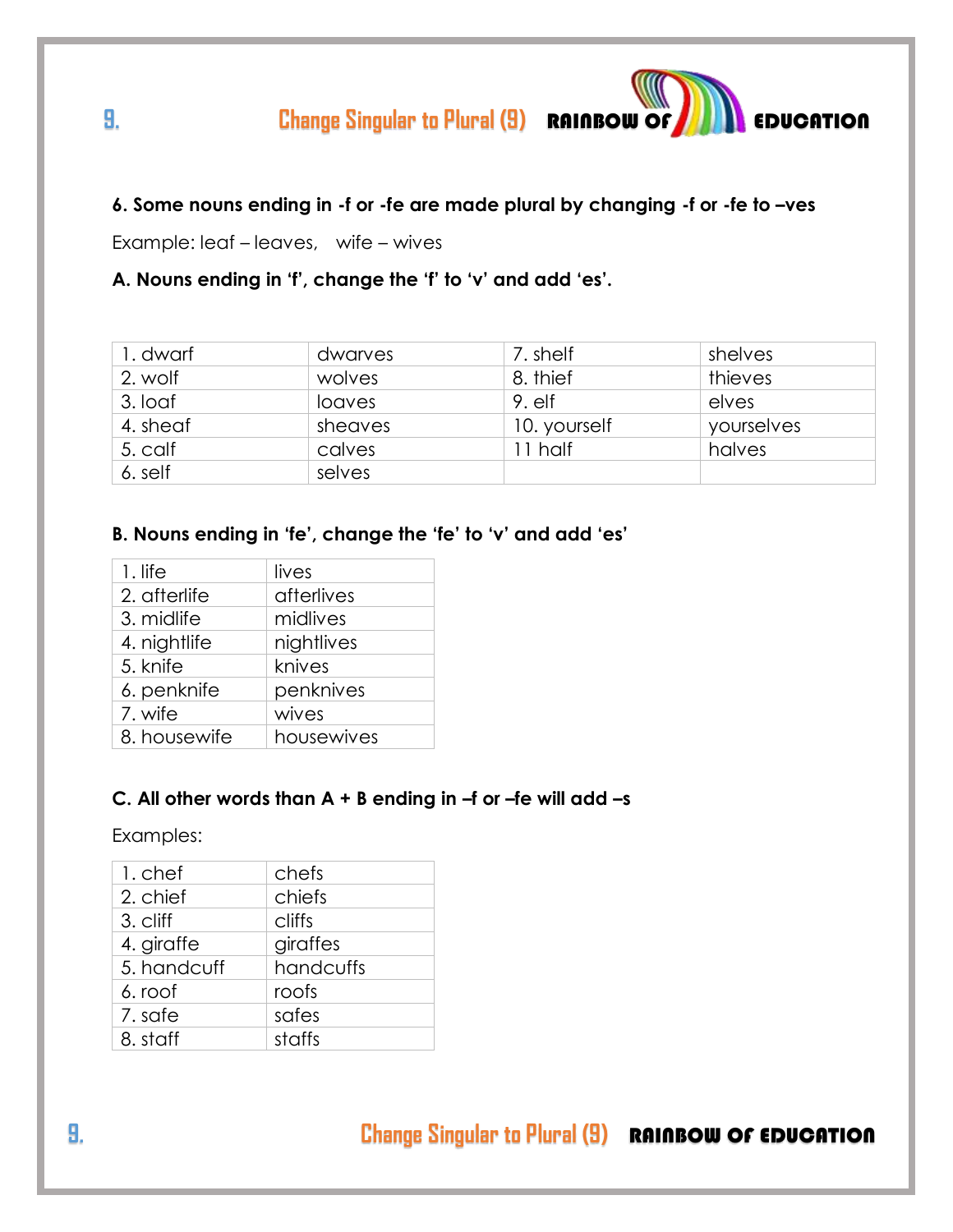**10. Change Singular to Plural (10) RAINBOW OF <b>AND A** EDUCATION

#### **D. Some have two forms of the plural**

| dwarf        | dwarves or dwarfs               |
|--------------|---------------------------------|
| handkerchief | handkerchieves or handkerchiefs |
| hoof         | hooves or hoofs                 |
| scarf        | scarves or scarfs               |
| wharf        | wharves or wharfs               |

#### **Exercise 7**

Change the singular nouns in the 2 tables, ending –f or –fe, into plurals.

| 1. knife      | 14. chief   |
|---------------|-------------|
| 2. leaf       | 15. giraffe |
| 3. roof       | 16 yourself |
| 4. housewife  | 17. wife    |
| 5. safe       | 18. self    |
| 6. calf       | 19. thief   |
| 7. wolf       | 20. proof   |
| 8. life       | $21.$ elf   |
| 9. half       | 22. chef    |
| 10. handcuff  | 23. cliff   |
| 11. loaf      | 24. shelf   |
| 12. afterlife | 25. midlife |
| 13. sheaf     |             |

### **7. Irregular Plural Nouns**

Several nouns have irregular plural forms.

| man    | men      | louse    | lice     |
|--------|----------|----------|----------|
| person | people   | OX.      | oxen     |
| mouse  | mice     | aircraft | aircraft |
| child  | children | analysis | analyses |
| foot   | feet     | basis    | bases    |
| goose  | geese    | crisis   | crises   |
| tooth  | teeth    |          |          |

**10. Change Singular to Plural (10) RAINBOW OF EDUCATION**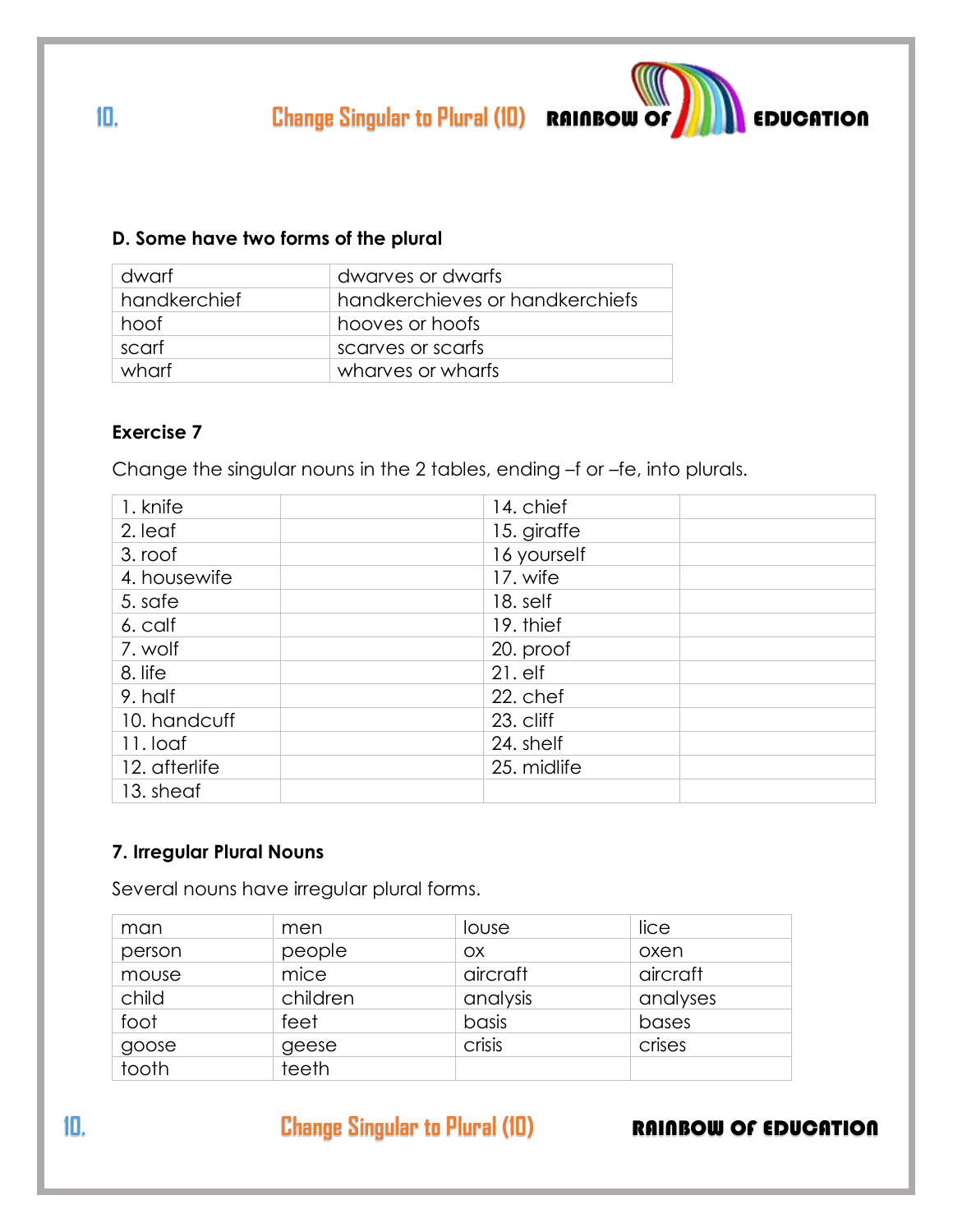# **11. Change Singular to Plural (11)** RAINBOW OF EDUCATION

#### **8. Some plural forms don't change at all.**

deer – deer fish – fish sheep – sheep species - species

#### **Exercise 8**

\_\_\_\_\_\_\_\_\_\_\_\_\_\_\_\_\_\_.

person (2x) monkey potato foot toy volcano child dress dictionary bus knife

In this exercise many of the nouns we've learned are mixed. Choose a noun from the block, change it to plural, and write it in the sentence.

1. It's easier to teach \_\_\_\_\_\_\_\_\_\_\_\_\_\_\_\_\_\_\_\_\_ than to teach adults.

2. When Tom put his \_\_\_\_\_\_\_\_\_\_\_\_ into the stream, he felt something bite his toe.

3. The girls are wearing their beautiful new \_\_\_\_\_\_\_\_\_\_\_\_\_ for the first time.

4. I always use two \_\_\_\_\_\_\_\_\_\_\_\_\_\_\_\_\_ for translations into French and German.

5. I wanted to see the elephants first, but Joseph wanted to see the

6. Most Asian **Example 3 is under** like to eat rice; they don't like

7. \_\_\_\_\_\_\_\_\_\_\_\_ are not \_\_\_\_\_\_\_\_\_\_\_\_\_. They are very dangerous.

8. All the \_\_\_\_\_\_\_\_\_\_ were full. My father brought me to school by car.

9. \_\_\_\_\_\_\_\_\_\_\_\_\_\_ can erupt suddenly and their lava can kill many \_\_\_\_\_\_\_\_\_\_\_\_\_\_

 **11. Change Singular to Plural (11)** RAINBOW OF EDUCATION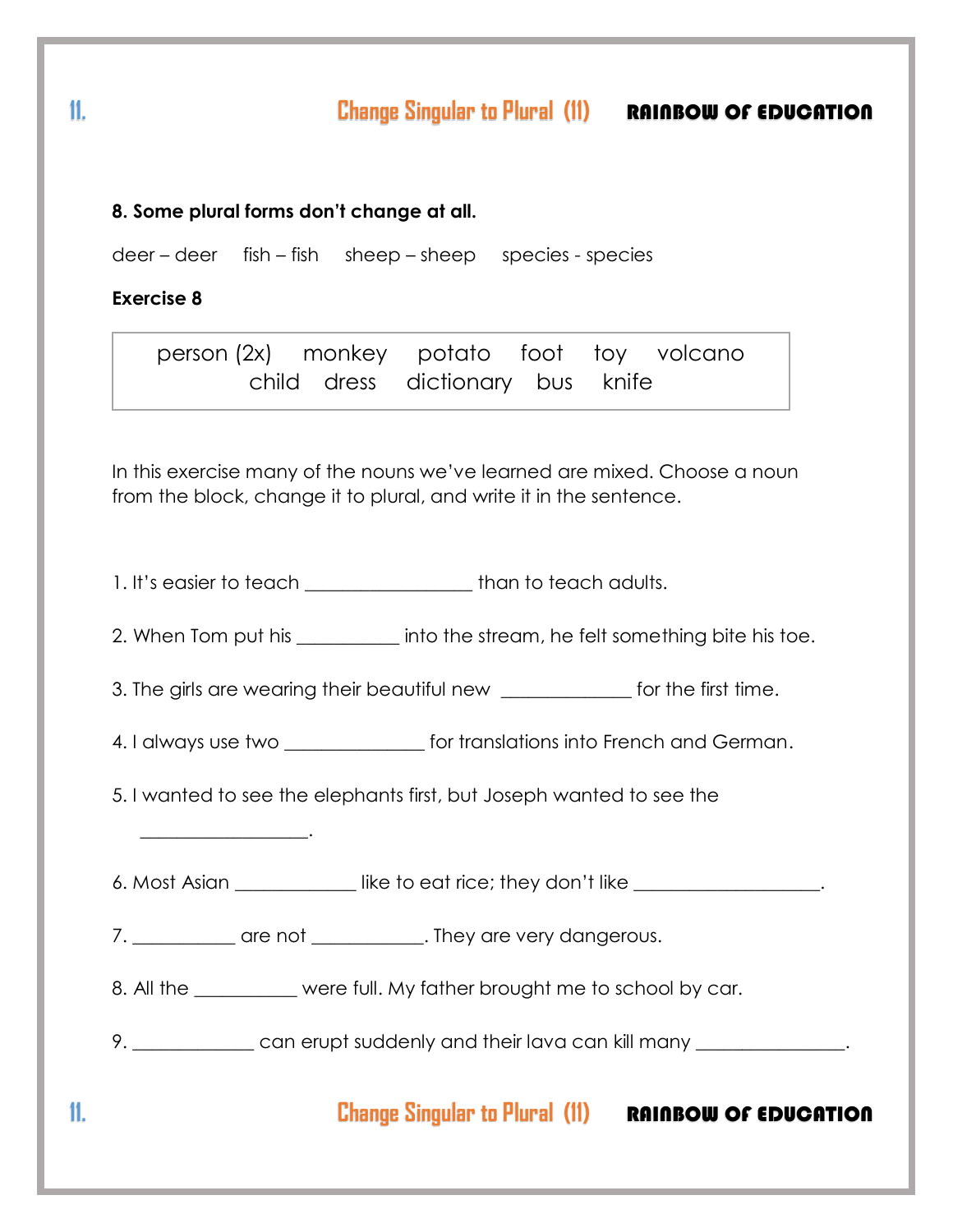

#### **Exercise 9**

Correct the mistakes (not only in singular and plurals) in the next 15 sentences and rewrite them.

 $\_$  , and the set of the set of the set of the set of the set of the set of the set of the set of the set of the set of the set of the set of the set of the set of the set of the set of the set of the set of the set of th

 $\_$  , and the set of the set of the set of the set of the set of the set of the set of the set of the set of the set of the set of the set of the set of the set of the set of the set of the set of the set of the set of th

 $\_$  , and the set of the set of the set of the set of the set of the set of the set of the set of the set of the set of the set of the set of the set of the set of the set of the set of the set of the set of the set of th  $\_$  , and the set of the set of the set of the set of the set of the set of the set of the set of the set of the set of the set of the set of the set of the set of the set of the set of the set of the set of the set of th

 $\_$  , and the set of the set of the set of the set of the set of the set of the set of the set of the set of the set of the set of the set of the set of the set of the set of the set of the set of the set of the set of th  $\_$  , and the set of the set of the set of the set of the set of the set of the set of the set of the set of the set of the set of the set of the set of the set of the set of the set of the set of the set of the set of th

1. I never wash the dishs. My mother thinks that woman should do that.

2. Dwarf are very small man. We know them from storys for childs.

3. Mama giraffs give birth to babys after 14 month of pregnancies.

4. Polygamy is the fact of being married to more than one person at the same times.

 $\_$  , and the set of the set of the set of the set of the set of the set of the set of the set of the set of the set of the set of the set of the set of the set of the set of the set of the set of the set of the set of th  $\_$  , and the set of the set of the set of the set of the set of the set of the set of the set of the set of the set of the set of the set of the set of the set of the set of the set of the set of the set of the set of th

 $\_$  , and the set of the set of the set of the set of the set of the set of the set of the set of the set of the set of the set of the set of the set of the set of the set of the set of the set of the set of the set of th  $\_$  , and the set of the set of the set of the set of the set of the set of the set of the set of the set of the set of the set of the set of the set of the set of the set of the set of the set of the set of the set of th

 $\_$  , and the set of the set of the set of the set of the set of the set of the set of the set of the set of the set of the set of the set of the set of the set of the set of the set of the set of the set of the set of th  $\_$  , and the set of the set of the set of the set of the set of the set of the set of the set of the set of the set of the set of the set of the set of the set of the set of the set of the set of the set of the set of th

 $\_$  , and the set of the set of the set of the set of the set of the set of the set of the set of the set of the set of the set of the set of the set of the set of the set of the set of the set of the set of the set of th  $\_$  , and the set of the set of the set of the set of the set of the set of the set of the set of the set of the set of the set of the set of the set of the set of the set of the set of the set of the set of the set of th

5. Persons can store there books on bookshelfs.

6. Aircraft are any vehicle that can fly, such as a planes and a helicopters.

7. I bought a scarve for my grandfather. He has two scarfs now.

8. The financial crisis in Asia is over and the economys of the countries are improving rapidly.

**12. 12. Change Singular to Plural <b>RAINBOW OF EDUCATION**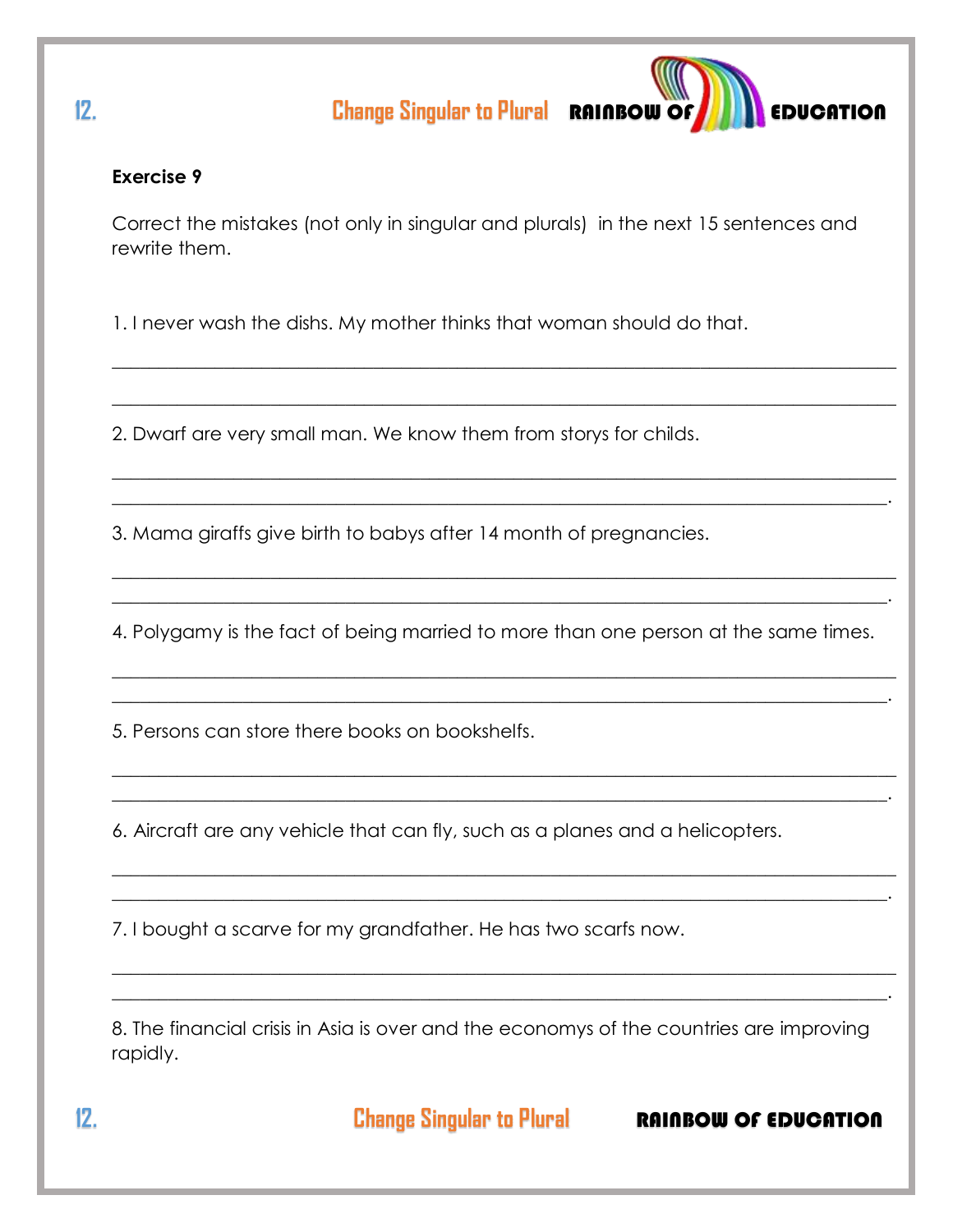**Change Singular to Plural RAINBOW OF** 



9. Deers, fishes and sheeps are totally different animal spicies.

10. Don't fish near cliffes and rocky pointes.

11. He led his man over snowy mountain and down into hot vallies.

12. Many peoples took shelter in the strong abbys and churchs.

13. The thiefes opened the door with a pass keys.

14. Gina picked some berries and ate it.

15. I cannot brush my tooth today because one teeths has been infected.

 $13.$ 

13.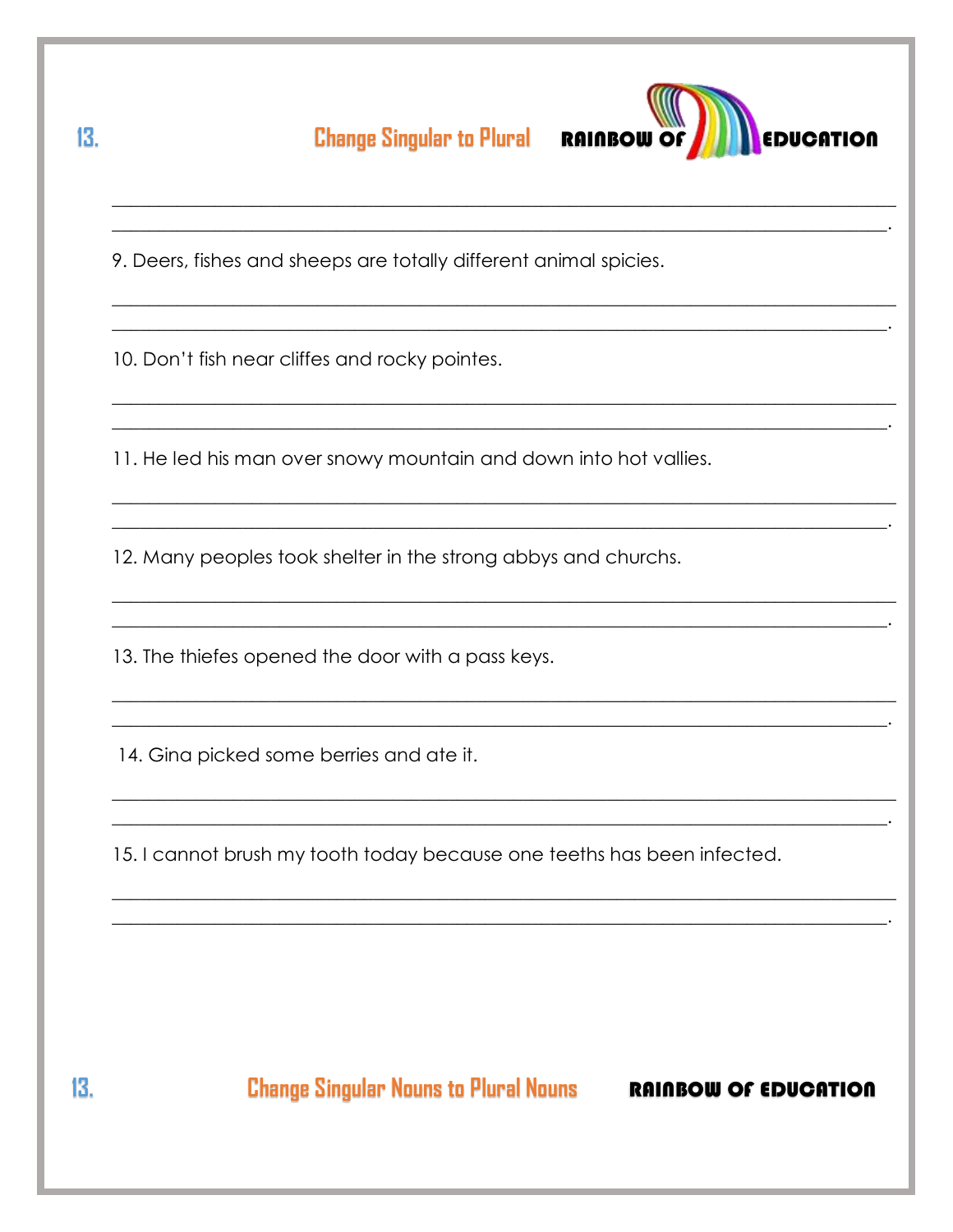**Answer Key 1 Change Singular to Plural <b>RAINBOW OF EDUCATION** 

Page 4.

Singular nouns are: 3, 4, 7, 11, 13, 15, 16, 18, 19, 25, 26, 27, 29, 30, 33, 34, 35, 39, 40

1 boxes 2 churches 3 juicy oranges 4 axes 5 toothbrushes 6 clean beaches 7 remotes 8 pineapples 9 monks 10 cups 11 watches 12 buses 13 branches 14 kisses 15 bridges 16 quizzes

#### Page 5.

1 skies 2 berries 3 armies 4 beauties 5 ponies 6 stories 7 duties 8 injuries 9 histories 10 cherries 11 fries 12 spies 13 bullies 14 theories 15 dictionaries

1 valleys 2 chimneys 3 volleys 4 kidneys 5 delays 6 donkeys 7 turkeys 8 plays 9 essays 10 joys

Page 6.

1 cities 2 memories 3 abbeys 4 families 5 pennies 6 journeys 7 boys 8 stories 9 bakeries 10 portrays 11 skies 12 surveys 13 fairies 14 Thursdays 15 trays 16 spies 17 trolleys 18 monkeys 19 valleys 20 armies 21 berries 22 essays 23 parties 24 holidays

#### Page 8.

1 kilos 2 cargos cargoes 3 mottos mottoes 4 heroes 5 pianos 6 vetoes 7 mangos mangoes 8 flamingos flamingoes 9 zoos 10 dominoes 11 volcanos volcanoes 12 photos 13 echoes 14 frescos frescoes 15 ghettos ghettos 16 mosquitos 17 embargoes 18 mementos mementoes 19 potatoes 20 torpedoes 21 solos 22 tomatoes 23 tornados tornadoes 24 tuxedos tuxedoes

Page 10.

1 knives 2 leaves 3 roofs 4 housewives 5 safes 6 calves 7 wolves 8 lives 9 halves 10 handcuffs 11 loaves 12 afterlives 13 sheaves 14 chiefs 15 giraffes 16 yourselves 17 wives 18 selves 19 thieves 20 proofs 21 elves 22 chefs 23 cliffs 24 shelves 25 midlives

Page 11.

1 children 2 feet 3 dresses 4 dictinaries 5 monkeys 6 people potatoes 7 knives toys 8 buses 9 volcanoes people

Page 12 and 13.

1. never wash the dishes. My mother thinks that women should do that.

2. Dwarves (Dwarfs) are very small men. We know them from stories for children.